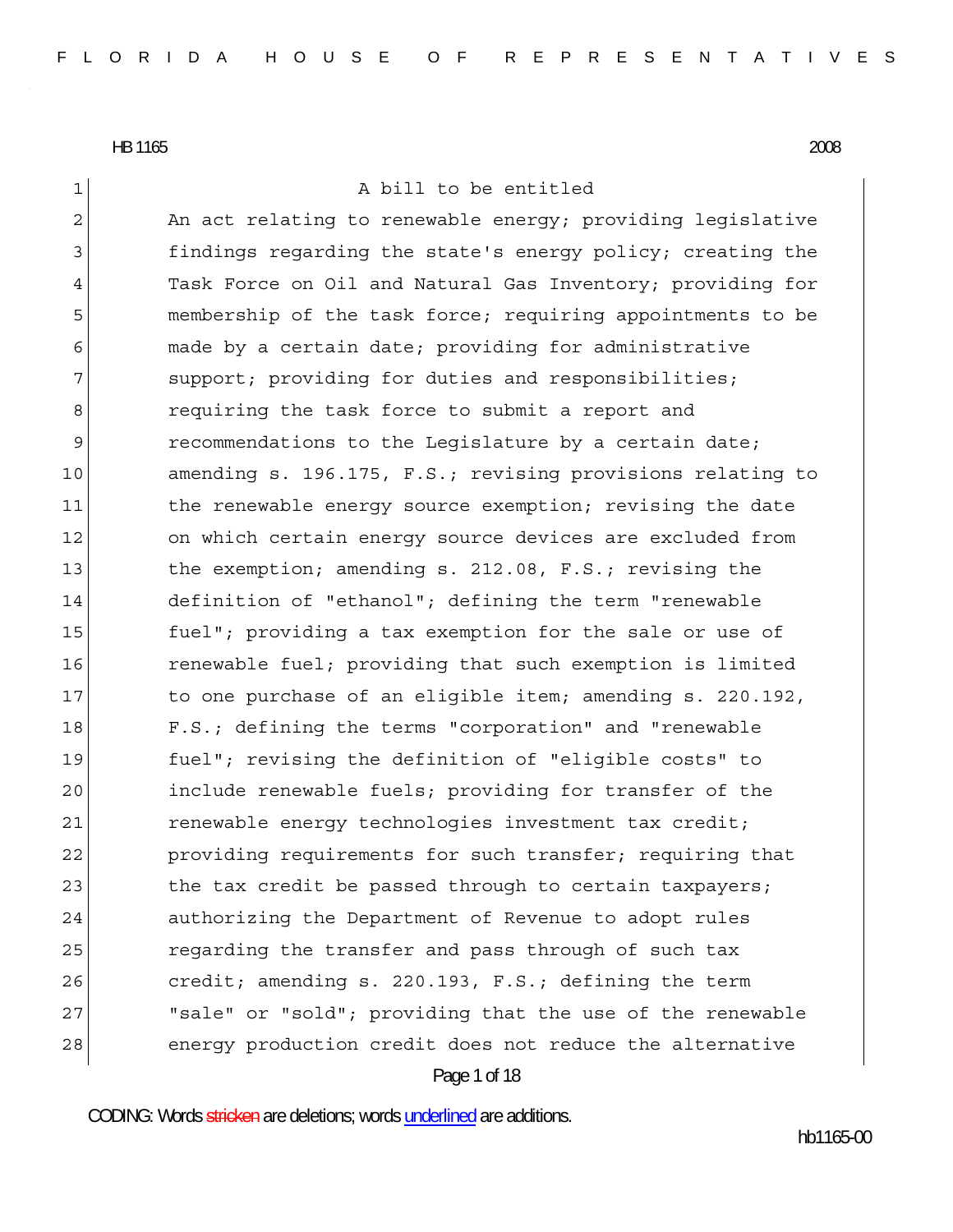29 minimum tax credit; repealing s. 52, chapter 2007-73, Laws 30 of Florida, relating to restoring joint agency approval 31 Tequirements for the Renewable Energy Technologies Grants 32 Program; amending s. 377.806, F.S.; requiring an applicant 33 to file a preapplication to receive a rebate under the 34 solar photovoltaic system incentive; deleting a provision 35 that requires Btu to be verified in determining the rebate 36 amount; limiting rebates to one type of system per 37 **resident per fiscal year; requiring the Department of** 38 Environmental Protection to adopt rules regarding 39 39 applications for rebate reservations and rebate payments; 40 amending s. 570.957, F.S.; extending the expiration date 41 for the Farm-to-Fuel Grants Program; providing an 42 effective date.

43

44 WHEREAS, the Legislature finds it is in the public interest 45 to keep Florida an attractive place to live, work, and do 46 business as the state's economy continues to make the transition 47 from a low-cost state to a high-cost state and the state's 48 population continues to grow, and

49 WHEREAS, projections indicate that Florida will add 10 50 million new residents by 2030 and the state's energy needs are 51 expected to grow 30 percent by 2017 and 76 percent by 2030, and

Page 2 of 18 52 WHEREAS, Florida must meet these needs and still provide 53 affordable and reliable energy to consumers and businesses, and 54 WHEREAS, the Legislature finds that it is in the public 55 interest to develop a comprehensive energy policy that balances 56 environmentally responsible, affordable, and reliable energy for

CODING: Words stricken are deletions; words underlined are additions.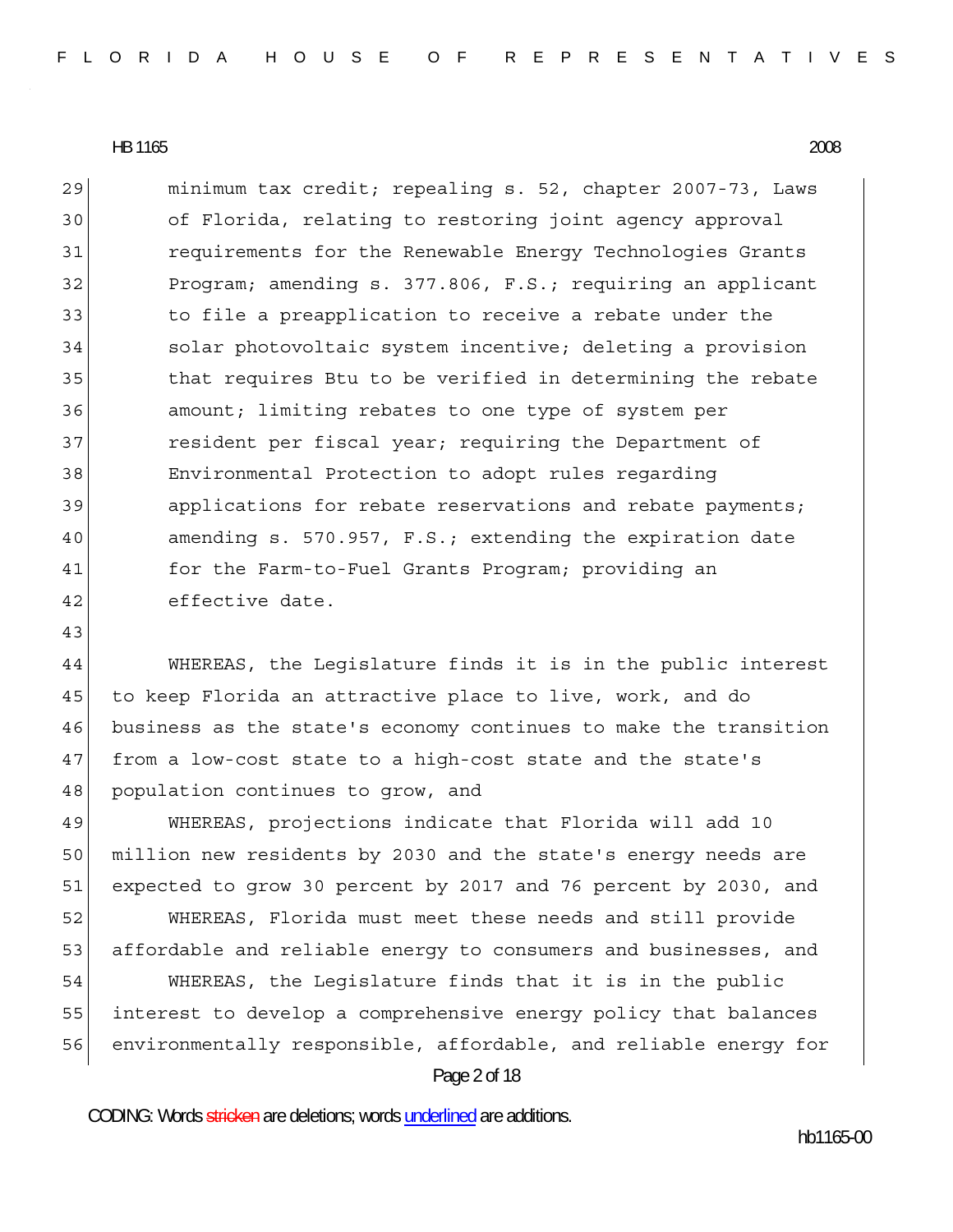57 Floridians, and

58 WHEREAS, Florida must invest in research and development 59 for alternative and renewable energy, promote conservation and 60 efficiency, create clean energy jobs to support the growth of 61 the alternative energy industry, promote incentive-based 62 emission reductions programs, and keep all energy options 63 available, and

64 WHEREAS, Florida should create an inventory of the oil and 65 | natural gas resources located off the coast, and

66 WHEREAS, the Legislature finds it is important to promote 67 alternative and renewable energy technologies, including 68 alternative fuels and technologies for electric power plants and 69 motor vehicles and energy conservation, and

70 WHEREAS, Florida and the United States in general are 71 overly dependent on foreign oil to meet the energy needs of 72 buildings and motor vehicles, and

73 WHEREAS, alternative and renewable energy and energy 74 conservation technologies have the potential to decrease oil 75 dependency, minimize volatility of fuel cost, and improve 76 environmental conditions, and

77 WHEREAS, in-state research, development, deployment, and 78 use of these technologies can make the state a leader in new and 79 innovative technologies and encourage investment and economic 80 development, and

81 WHEREAS, the Legislature finds it is in the public interest 82 to create 10,000 high-skill, high-wage clean technology jobs to 83 support the growth of the alternative energy industry in Florida 84 and help diversify the state's economy, and

# Page 3 of 18

CODING: Words stricken are deletions; words underlined are additions.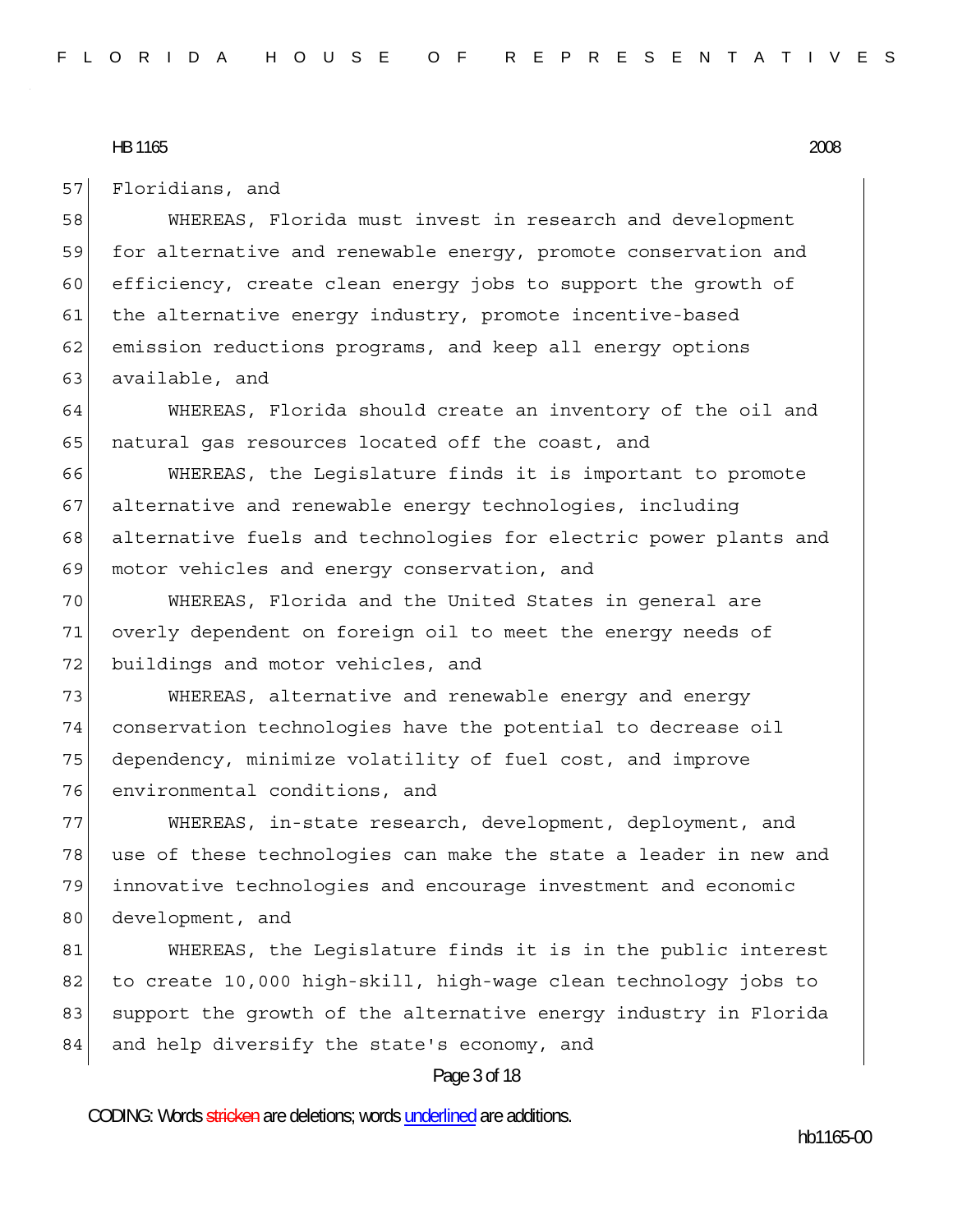85 WHEREAS, the Leqislature finds it is in the public interest 86 to invest in alternative and renewable energy technology 87 research and development because our current technology is not 88 advanced enough to provide electricity and automobile fuels at 89 an affordable and reliable rate and meet greenhouse gas 90 reduction goals, and 91 WHEREAS, the Legislature finds it is in the public interest 92 to keep all energy and fuel options open for consideration in 93 developing a comprehensive energy policy that balances 94 affordable, reliable, and environmentally responsible energy for 95 Florida, and 96 WHEREAS, it is important to know where the state's fuel 97 resources are and to what extent the state has access to those 98 resources, NOW, THEREFORE, 99 100 Be It Enacted by the Legislature of the State of Florida: 101 102 Section 1. Task Force on Oil and Natural Gas Inventory.--103 (1) There is created the Task Force on Oil and Natural Gas 104 Inventory to study, examine, and report to the Legislature 105 regarding the feasibility of oil and natural gas exploration in 106 the coastal waters of the Gulf of Mexico within the jurisdiction 107 of the state. 108 (2) The task force shall be composed of: 109 (a) Two members appointed by the Governor. 110 (b) Two members appointed by the President of the Senate. 111 (c) Two members appointed by the Speaker of the House of 112 Representatives.

## Page 4 of 18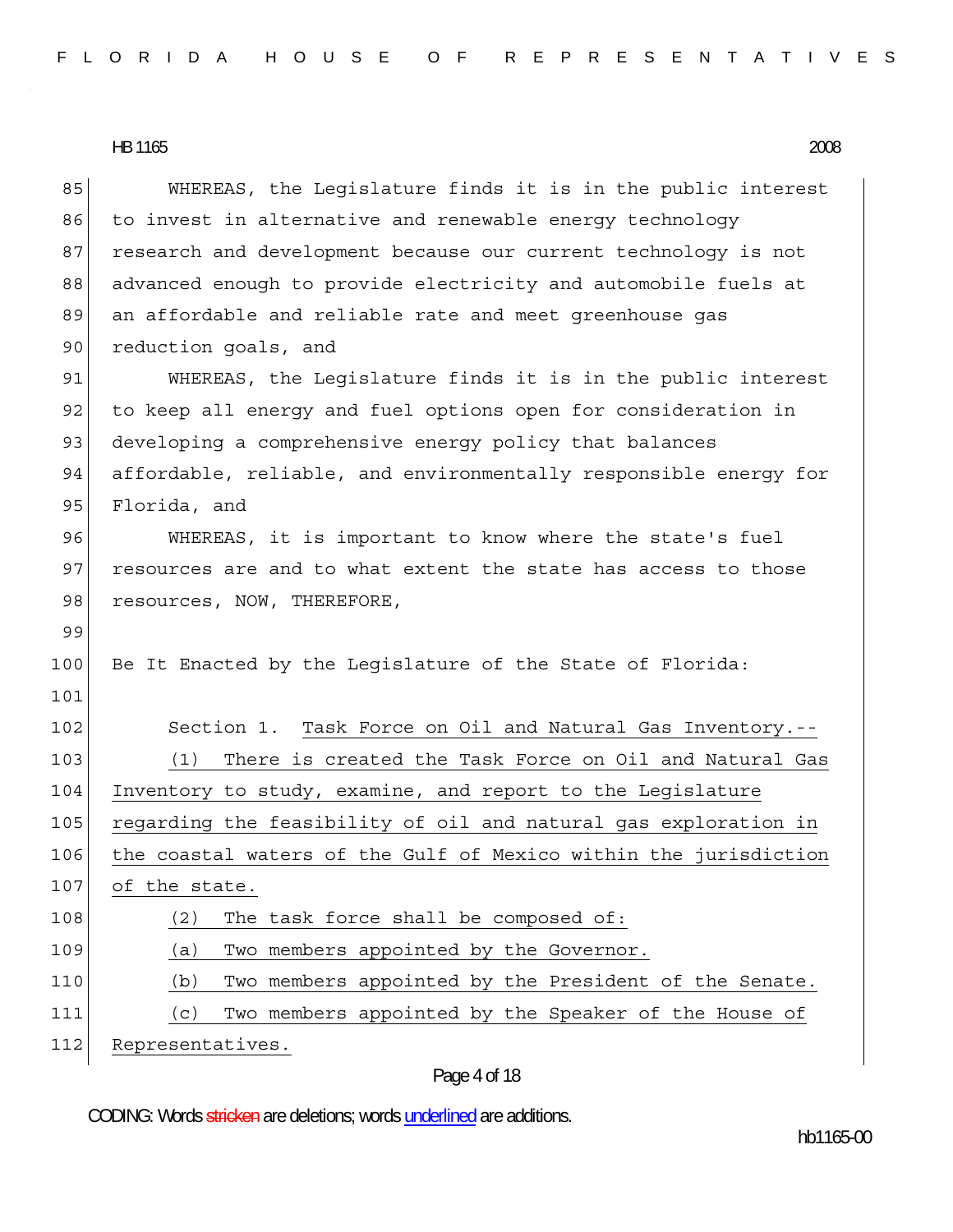|     | HB 1165<br>2008                                                  |
|-----|------------------------------------------------------------------|
| 113 | The Commissioner of Agriculture or a designee.<br>(d)            |
| 114 | The Secretary of Environmental Protection or a<br>(e)            |
| 115 | designee.                                                        |
| 116 | The chair of the Florida Energy Commission or a<br>(f)           |
| 117 | designee.                                                        |
| 118 | The chair of the Governor's Action Team on Climate and<br>(g)    |
| 119 | Energy or a designee.                                            |
| 120 | The chair of the Public Service Commission.<br>(h)               |
| 121 | (3)<br>Appointments to the task force shall be made by August    |
| 122 | 1, 2008. Members shall choose a chair and vice chair from the    |
| 123 | membership of the task force.                                    |
| 124 | (4)<br>The Department of Environmental Protection's clerical     |
| 125 | and professional staff shall provide administrative support to   |
| 126 | the task force. The task force may request the clerical and      |
| 127 | professional staff of the standing committees of the Senate and  |
| 128 | the House of Representatives to provide such support, if the     |
| 129 | task force finds it appropriate.                                 |
| 130 | (5)<br>In conducting the study, the task force shall consider    |
| 131 | comprehensive implications relating to energy, economic          |
| 132 | development, tourism, commercial and recreational fishing, the   |
| 133 | environment, agriculture, manufacturing, public safety, national |
| 134 | security, employment, and the possible effects on state and      |
| 135 | local economies. In order to consider these comprehensive        |
| 136 | effects, the task force shall seek the expertise of interested   |
| 137 | and knowledgeable persons from public, private, and nonprofit    |
| 138 | organizations, including, but not limited to, the following      |
| 139 | state agencies:                                                  |
| 140 | The Department of Environmental Protection.<br>(a)               |
|     |                                                                  |

Page 5 of 18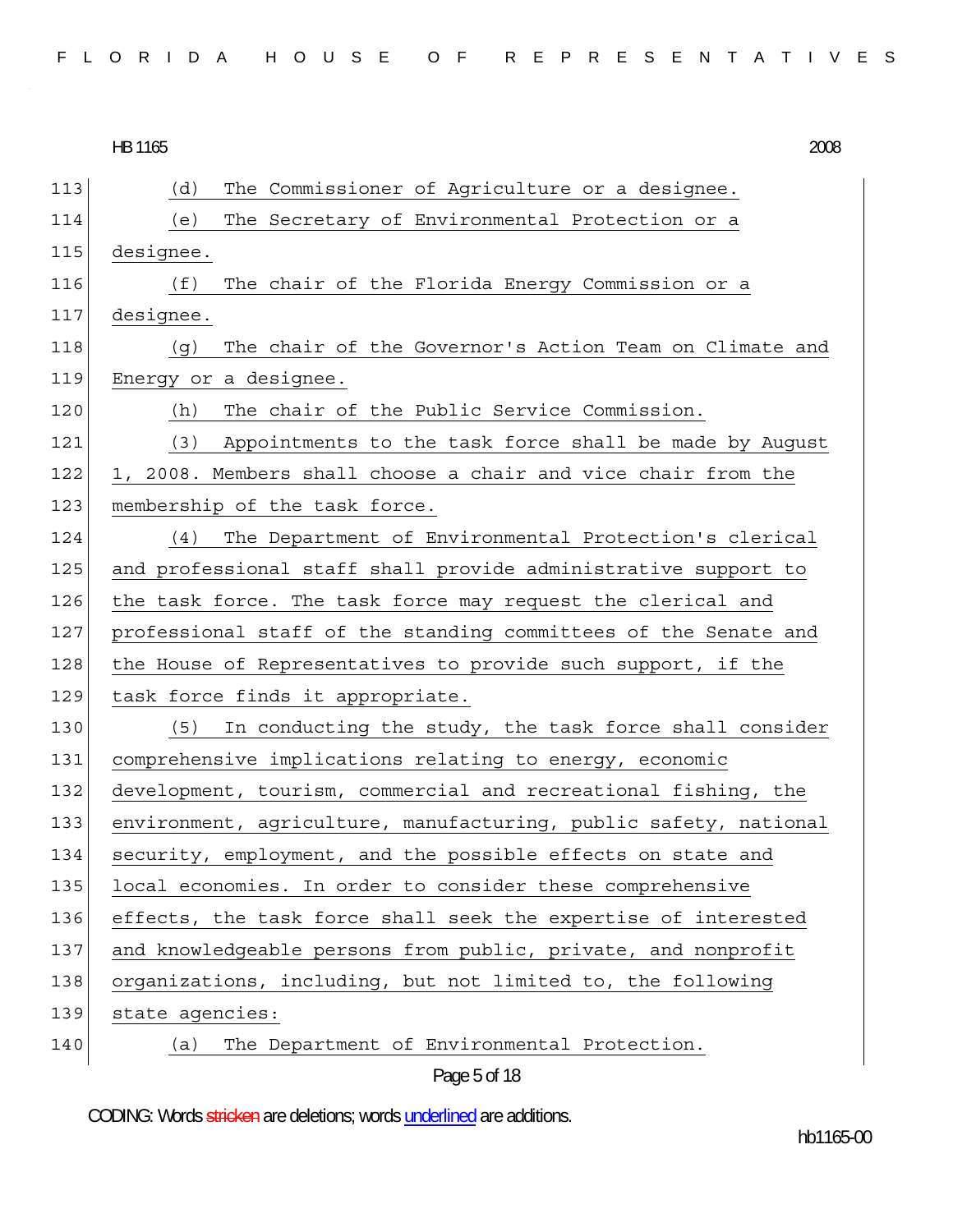|--|

HB 1165 HB 1165 2008

| 141 | The Department of Health.<br>(b)                                   |
|-----|--------------------------------------------------------------------|
| 142 | The Office of Tourism, Trade, and Economic<br>(c)                  |
| 143 | Development.                                                       |
| 144 | (d)<br>The Department of Agriculture and Consumer Services.        |
| 145 | The Fish and Wildlife Conservation Commission.<br>(e)              |
| 146 | The Public Service Commission.<br>(f)                              |
| 147 | The task force shall submit its report and<br>(6)                  |
| 148 | recommendations to the Legislature by January 8, 2009, on which    |
| 149 | date the task force is dissolved.                                  |
| 150 | Section 2. Section 196.175, Florida Statutes, is amended           |
| 151 | to read:                                                           |
| 152 | 196.175 Renewable energy source exemption.--                       |
| 153 | (1)<br>Improved real property upon which a renewable energy        |
| 154 | source device is installed and operated shall be entitled to an    |
| 155 | exemption in the amount of not greater than the lesser of:         |
| 156 | (a) The assessed value of such real property less any              |
| 157 | other exemptions applicable under this chapter,                    |
| 158 | $\overline{\Theta}$ the original cost of the device, including the |
| 159 | installation cost thereof, but excluding the cost of replacing     |
| 160 | previously existing property removed or improved in the course     |
| 161 | of such installation, or                                           |
| 162 | (c) Eight percent of the assessed value of such property           |
| 163 | immediately following installation.                                |
| 164 | The exempt amount authorized under subsection (1)<br>(2)           |
| 165 | shall apply in full if the device was installed and operative      |
| 166 | throughout the 12-month period preceding January 1 of the year     |
| 167 | of application for this exemption. If the device was operative     |
|     |                                                                    |
|     |                                                                    |

# Page 6 of 18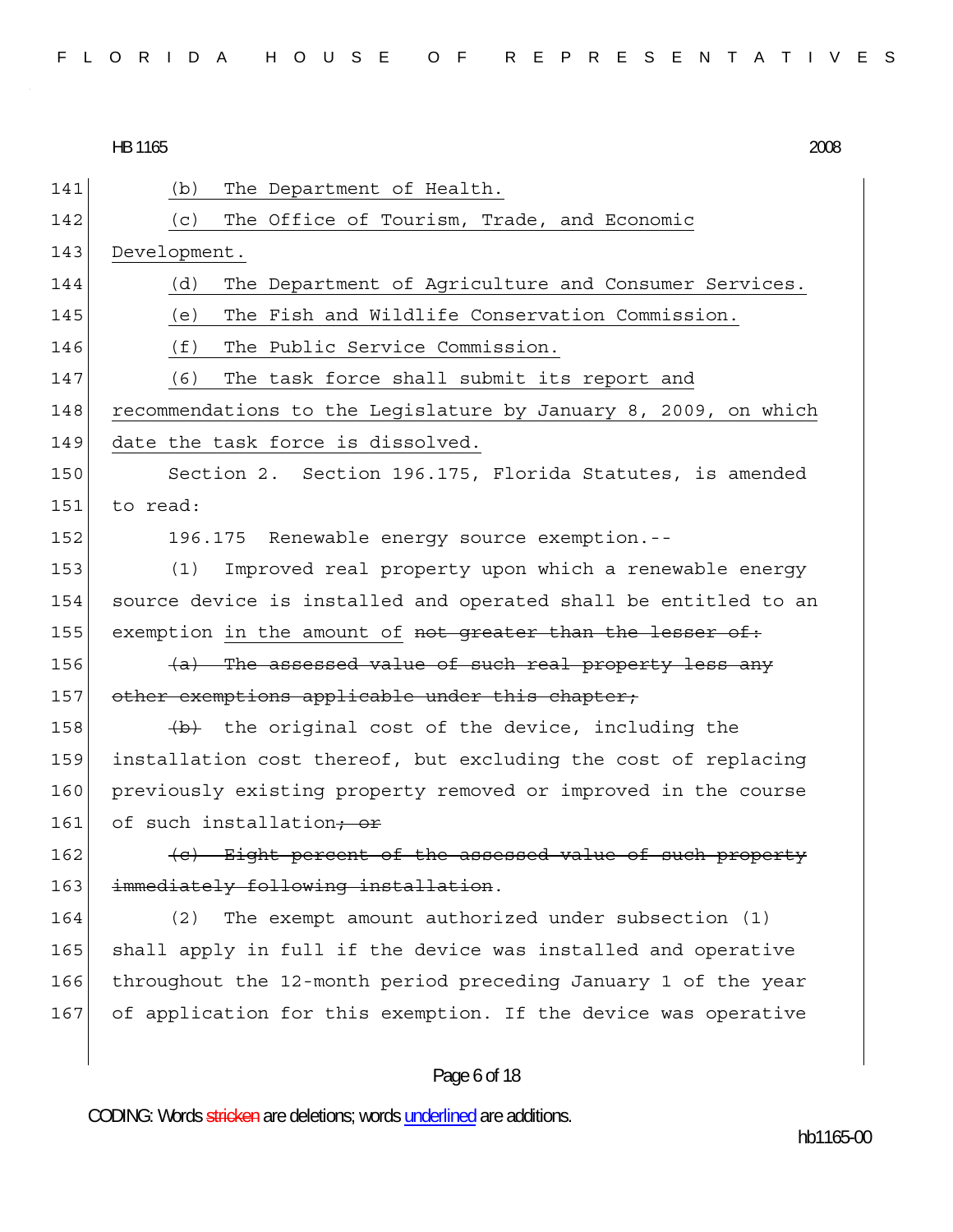168 for a portion of that period, the exempt amount authorized under 169 this section shall be reduced proportionally.

170 (3) It shall be the responsibility of the applicant for an 171 exemption pursuant to this section to demonstrate affirmatively 172 to the satisfaction of the property appraiser that he or she 173 meets the requirements for exemption under this section and that 174 the original cost pursuant to paragraph  $(1)$  (b) and the period 175 for which the device was operative, as indicated on the 176 exemption application, are correct.

177 (4) No exemption authorized pursuant to this section shall 178 be granted for a period of more than 10 years. No exemption 179 shall be granted with respect to renewable energy source devices 180 installed before July 1, 2008 January 1, 1980, or after December  $181 \mid 31, 1990.$ 

182 Section 3. Paragraph (ccc) of subsection (7) of section 183 212.08, Florida Statutes, is amended to read:

184 212.08 Sales, rental, use, consumption, distribution, and 185 storage tax; specified exemptions.--The sale at retail, the 186 rental, the use, the consumption, the distribution, and the 187 storage to be used or consumed in this state of the following 188 are hereby specifically exempt from the tax imposed by this 189 chapter.

190 (7) MISCELLANEOUS EXEMPTIONS.--Exemptions provided to any 191 entity by this chapter do not inure to any transaction that is 192 otherwise taxable under this chapter when payment is made by a 193 representative or employee of the entity by any means, 194 including, but not limited to, cash, check, or credit card, even 195 when that representative or employee is subsequently reimbursed

Page 7 of 18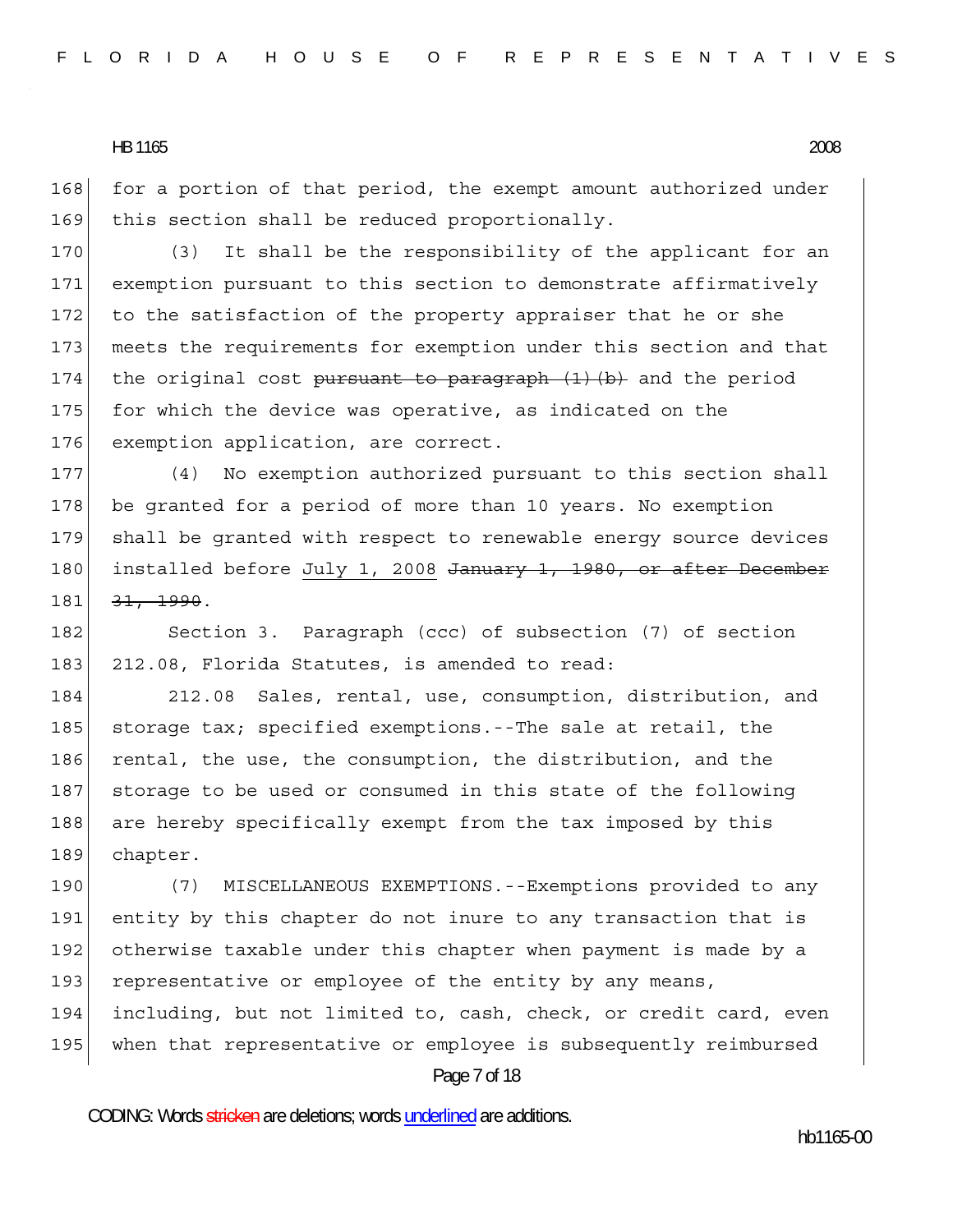196 by the entity. In addition, exemptions provided to any entity by 197 this subsection do not inure to any transaction that is 198 otherwise taxable under this chapter unless the entity has 199 obtained a sales tax exemption certificate from the department 200 or the entity obtains or provides other documentation as 201 required by the department. Eligible purchases or leases made 202 with such a certificate must be in strict compliance with this 203 subsection and departmental rules, and any person who makes an 204 exempt purchase with a certificate that is not in strict 205 compliance with this subsection and the rules is liable for and 206 shall pay the tax. The department may adopt rules to administer 207 this subsection.

208 (ccc) Equipment, machinery, and other materials for 209 renewable energy technologies.--

210 1. As used in this paragraph, the term:

211 a. "Biodiesel" means the mono-alkyl esters of long-chain 212 fatty acids derived from plant or animal matter for use as a 213 source of energy and meeting the specifications for biodiesel 214 and biodiesel blends with petroleum products as adopted by the 215 Department of Agriculture and Consumer Services. Biodiesel may 216 refer to biodiesel blends designated BXX, where XX represents 217 the volume percentage of biodiesel fuel in the blend.

218 b. "Ethanol" means an <del>nominally</del> anhydrous denatured 219 alcohol produced by the conversion of carbohydrates fermentation 220 of plant sugars meeting the specifications for fuel ethanol and 221 fuel ethanol blends with petroleum products as adopted by the 222 Department of Agriculture and Consumer Services. Ethanol may

#### Page 8 of 18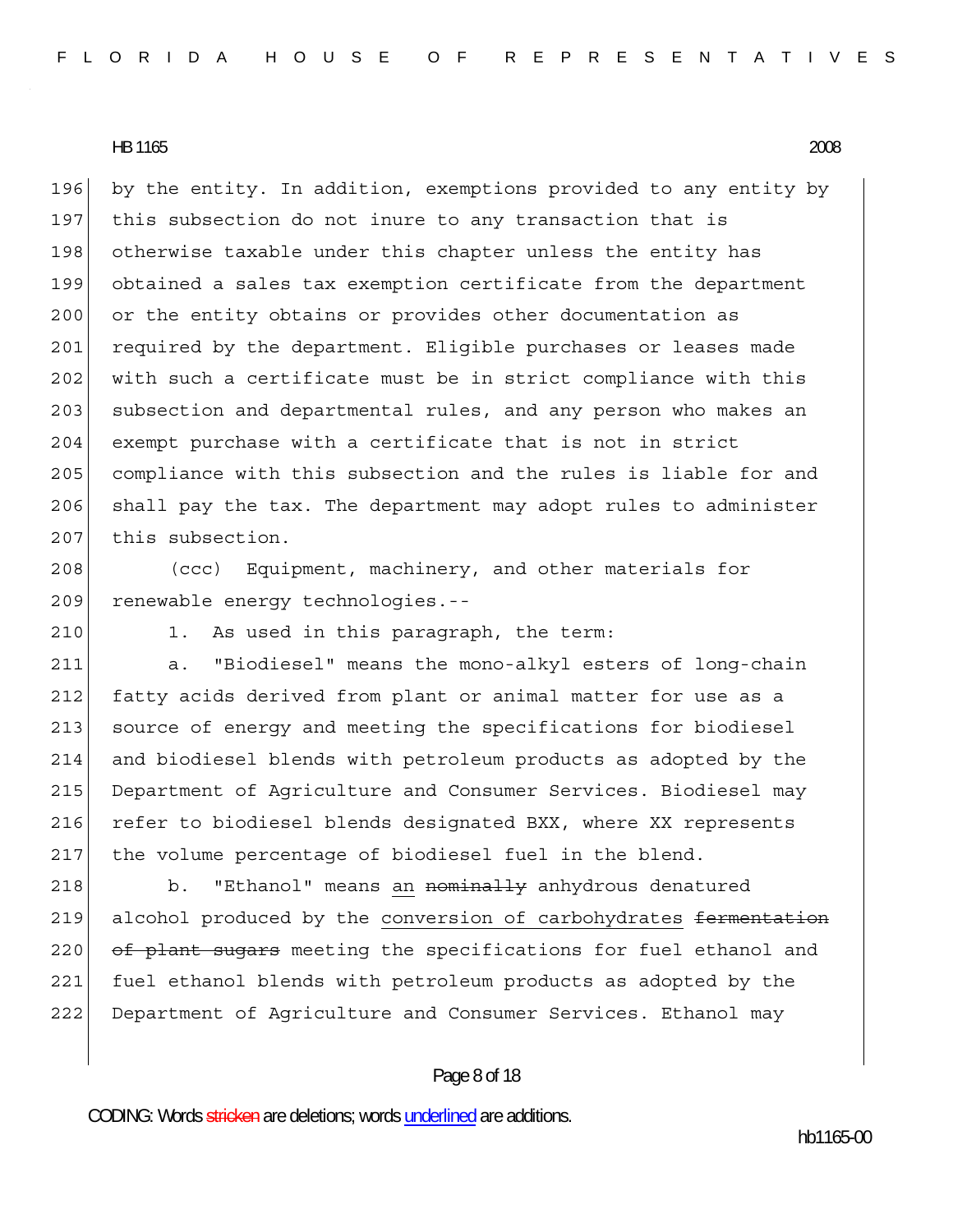223 refer to fuel ethanol blends designated EXX, where XX represents 224 the volume percentage of fuel ethanol in the blend.

225 c. "Hydrogen fuel cells" means equipment using hydrogen or 226 a hydrogen-rich fuel in an electrochemical process to generate 227 energy, electricity, or the transfer of heat.

228 d. "Renewable fuel" means any motor vehicle fuel that is 229 used to replace or reduce the quantity of fossil fuel present in 230 a fuel mixture that is used to fuel a motor vehicle and is 231 produced from grain; starch; oilseeds; vegetable, animal, or 232 fish materials, including fats, greases, and oils; sugarcane; 233 sugar beets; sugar components; tobacco; potatoes; other biomass; 234 or natural gas produced from a biogas source, including a 235 landfill, sewage waste treatment plant, feedlot, or other place 236 where there is decaying organic material. This term includes 237 cellulosic biomass ethanol, waste-derived ethanol, biodiesel 238 (mono-alkyl ester), nonester renewable diesel, and blending 239 components derived from renewable fuel.

240 2. The sale or use of the following in the state is exempt 241 from the tax imposed by this chapter:

242 a. Hydrogen-powered vehicles, materials incorporated into 243 hydrogen-powered vehicles, and hydrogen-fueling stations, up to 244 a limit of \$2 million in tax each state fiscal year for all 245 taxpayers.

246 b. Commercial stationary hydrogen fuel cells, up to a 247 limit of \$1 million in tax each state fiscal year for all 248 taxpayers.

249 c. Materials used in the distribution of biodiesel (B10- 250 B100), renewable fuels, and ethanol (E10-E100), including

Page 9 of 18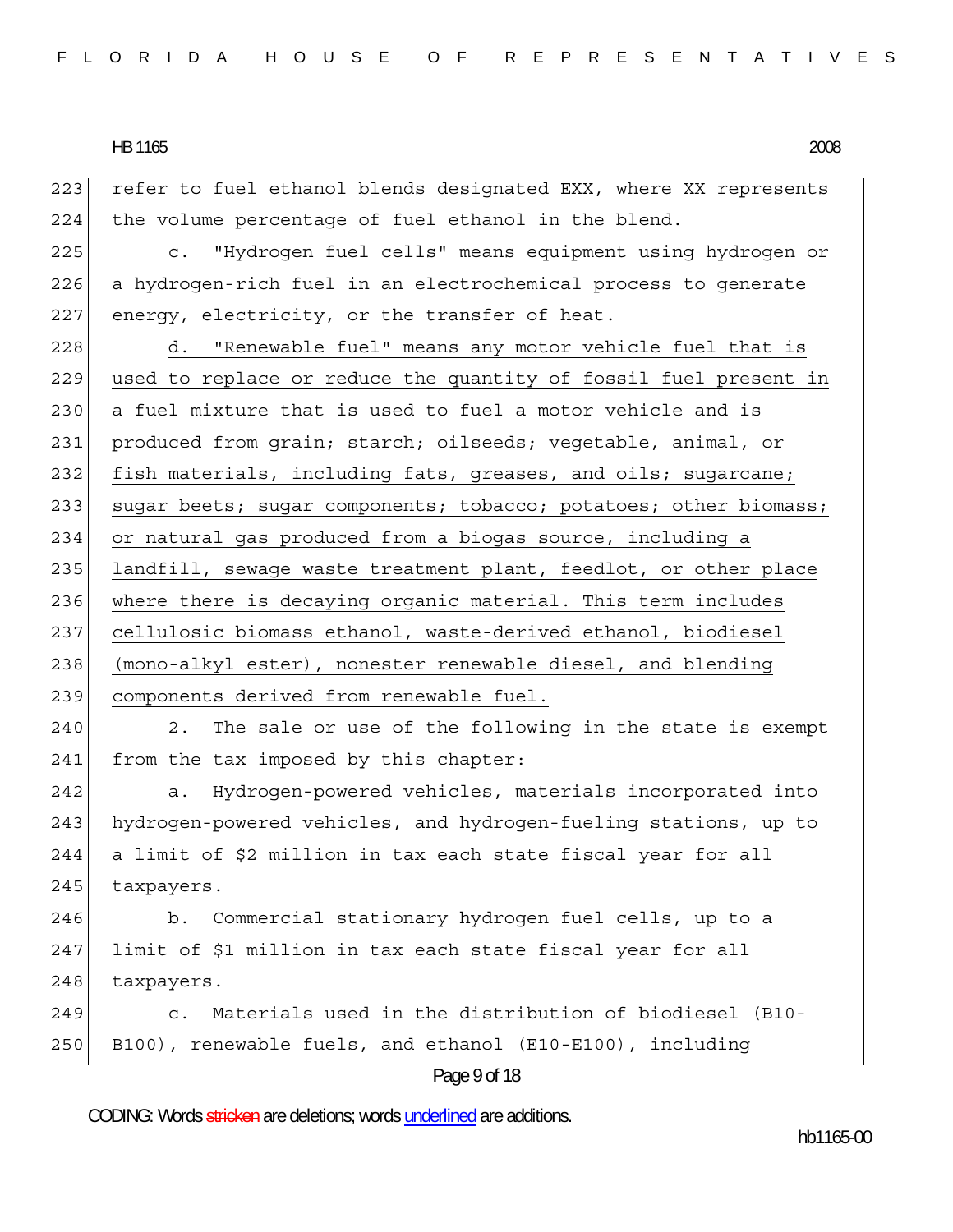251 fueling infrastructure, transportation, and storage, up to a 252 limit of \$1 million in tax each state fiscal year for all 253 taxpayers. Gasoline fueling station pump retrofits for ethanol 254 (E10-E100) distribution qualify for the exemption provided in 255 this sub-subparagraph.

256 3. The Department of Environmental Protection shall 257 provide to the department a list of items eligible for the 258 exemption provided in this paragraph.

259 4.a. The exemption provided in this paragraph shall be 260 available to a purchaser only through a refund of previously 261 paid taxes. Only one purchase of an eligible item is subject to 262 refund. A purchaser who has received a refund on an eligible 263 item shall notify any subsequent purchaser of the item that such 264 item is no longer eligible for a refund of paid taxes. The 265 purchaser shall provide the notice to the subsequent purchaser 266 on the sales invoice or other proof of purchase.

267 b. To be eligible to receive the exemption provided in 268 this paragraph, a purchaser shall file an application with the 269 Department of Environmental Protection. The application shall be 270 developed by the Department of Environmental Protection, in 271 consultation with the department, and shall require:

272 (I) The name and address of the person claiming the  $273$  refund.

274 (II) A specific description of the purchase for which a 275 refund is sought, including, when applicable, a serial number or 276 other permanent identification number.

Page 10 of 18 277 (III) The sales invoice or other proof of purchase showing  $278$  the amount of sales tax paid, the date of purchase, and the name

CODING: Words stricken are deletions; words underlined are additions.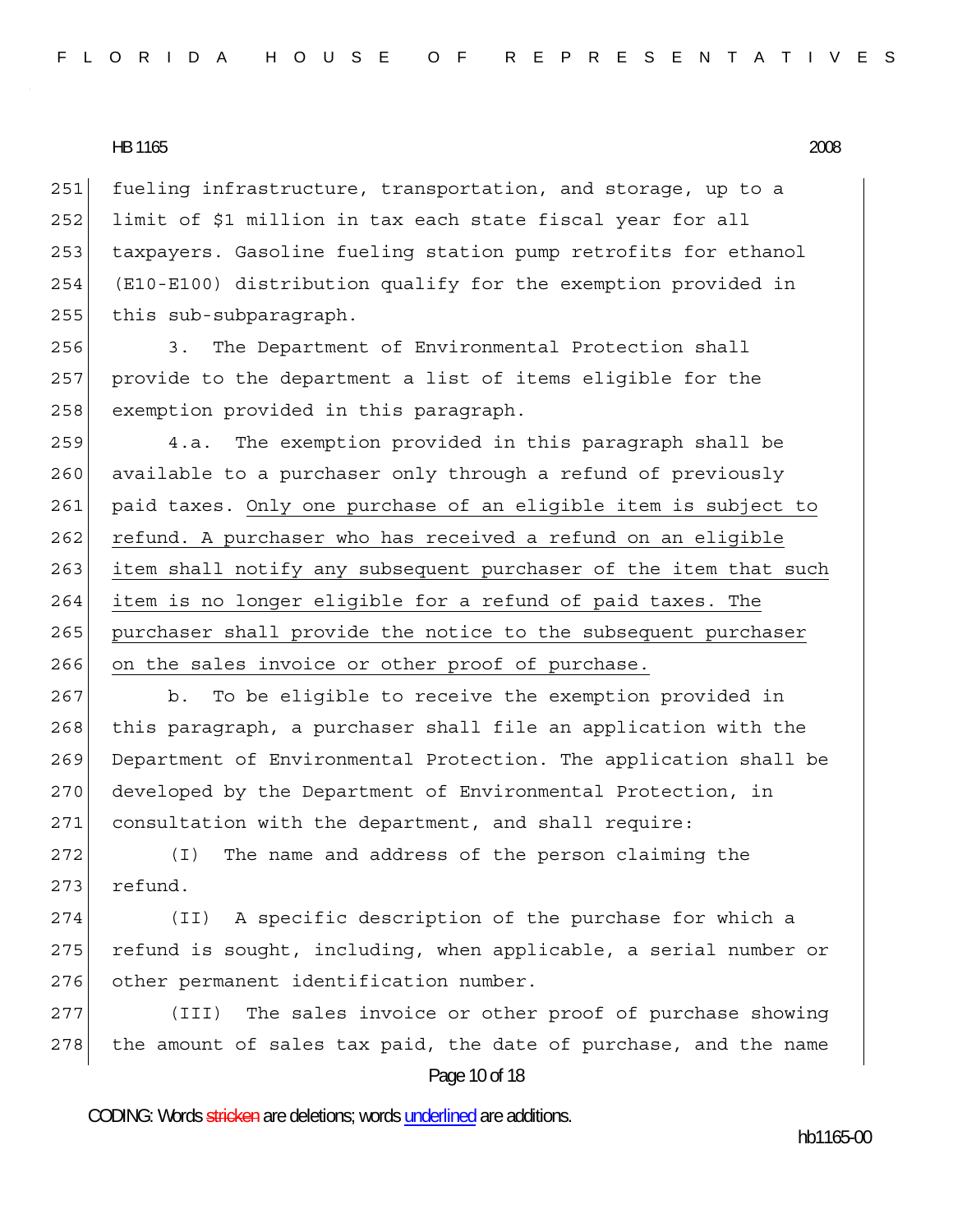279 and address of the sales tax dealer from whom the property was 280 purchased.

281 (IV) A sworn statement that the information provided is 282 accurate and that the requirements of this paragraph have been 283 met.

284 c. Within 30 days after receipt of an application, the 285 Department of Environmental Protection shall review the 286 application and shall notify the applicant of any deficiencies. 287 Upon receipt of a completed application, the Department of 288 Environmental Protection shall evaluate the application for 289 exemption and issue a written certification that the applicant 290 is eligible for a refund or issue a written denial of such 291 certification within 60 days after receipt of the application. 292 The Department of Environmental Protection shall provide the 293 department with a copy of each certification issued upon 294 approval of an application.

295 d. Each certified applicant shall be responsible for 296 forwarding a certified copy of the application and copies of all 297 required documentation to the department within 6 months after 298 certification by the Department of Environmental Protection.

299 e. The provisions of s. 212.095 do not apply to any refund 300 application made pursuant to this paragraph. A refund approved 301 pursuant to this paragraph shall be made within 30 days after 302 formal approval by the department.

303 f. The department may adopt all rules pursuant to ss. 304 120.536(1) and 120.54 to administer this paragraph, including 305 rules establishing forms and procedures for claiming this 306 exemption.

## Page 11 of 18

CODING: Words stricken are deletions; words underlined are additions.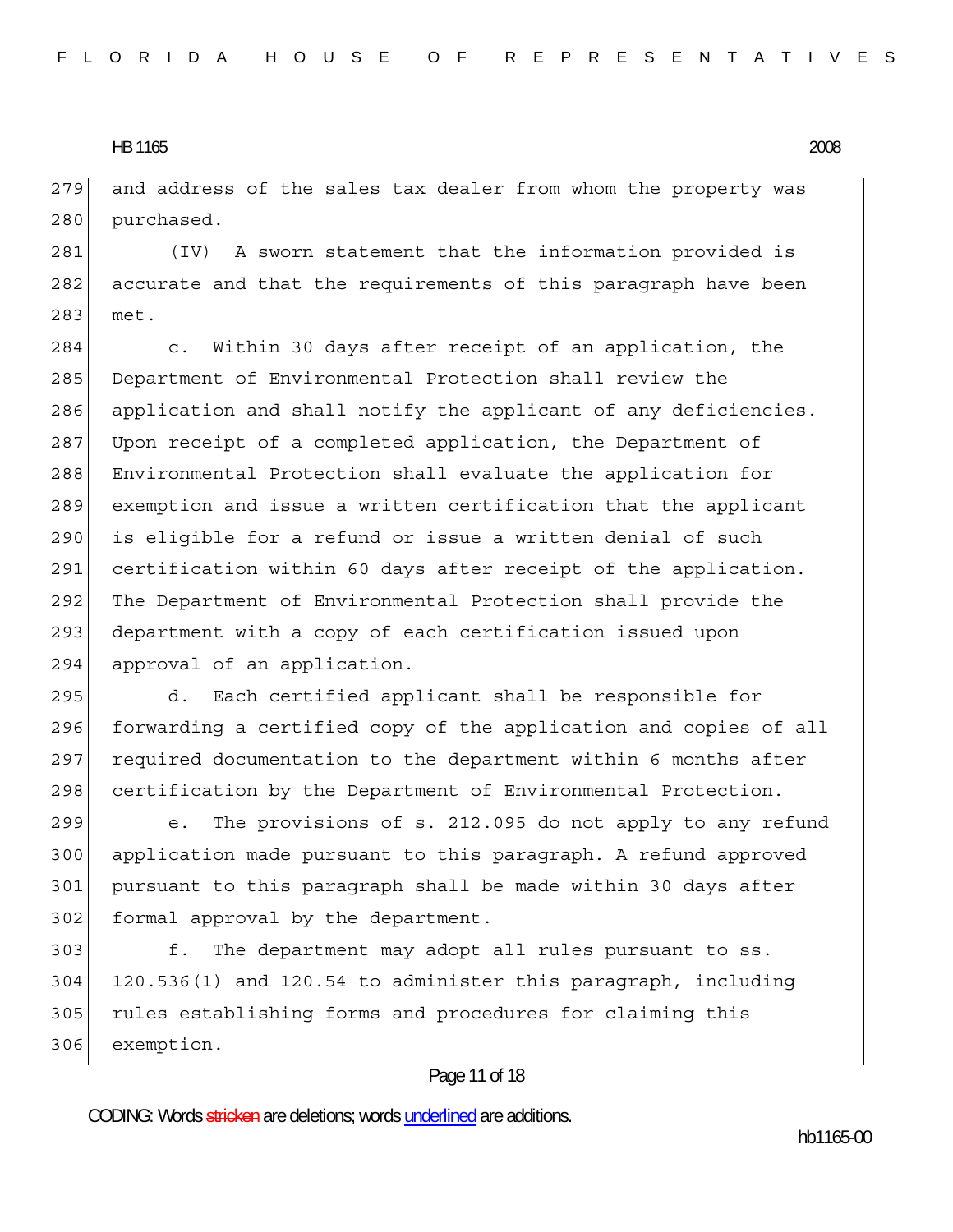307 g. The Department of Environmental Protection shall be 308 responsible for ensuring that the total amounts of the 309 exemptions authorized do not exceed the limits as specified in 310 subparagraph 2.

311 5. The Department of Environmental Protection shall 312 determine and publish on a regular basis the amount of sales tax 313 funds remaining in each fiscal year.

314 6. This paragraph expires July 1, 2010.

315 Section 4. Subsections (1), (6), and (7) of section 316 220.192, Florida Statutes, are amended, present subsections (6) 317 and (7) of that section are renumbered as subsections (7) and  $318$  (8), respectively, and a new subsection (6) is added to that 319 section, to read:

320 220.192 Renewable energy technologies investment tax  $321$  credit.--

322 (1) DEFINITIONS.--For purposes of this section, the term:

323 (a) "Biodiesel" means biodiesel as defined in s.

 $324$   $212.08(7)(ccc)$ .

325 (b) "Corporation" means a general partnership, limited 326 partnership, limited liability company, unincorporated business, 327 or other business entity in which a taxpayer owns an interest 328 which is taxed as a partnership or is disregarded as a separate 329 entity from the taxpayer for tax purposes.

 $330$  (c)  $\langle b \rangle$  "Eligible costs" means:

331 1. Seventy-five percent of all capital costs, operation 332 and maintenance costs, and research and development costs 333 incurred between July 1, 2006, and June 30, 2010, up to a limit 334 of \$3 million per state fiscal year for all taxpayers, in

Page 12 of 18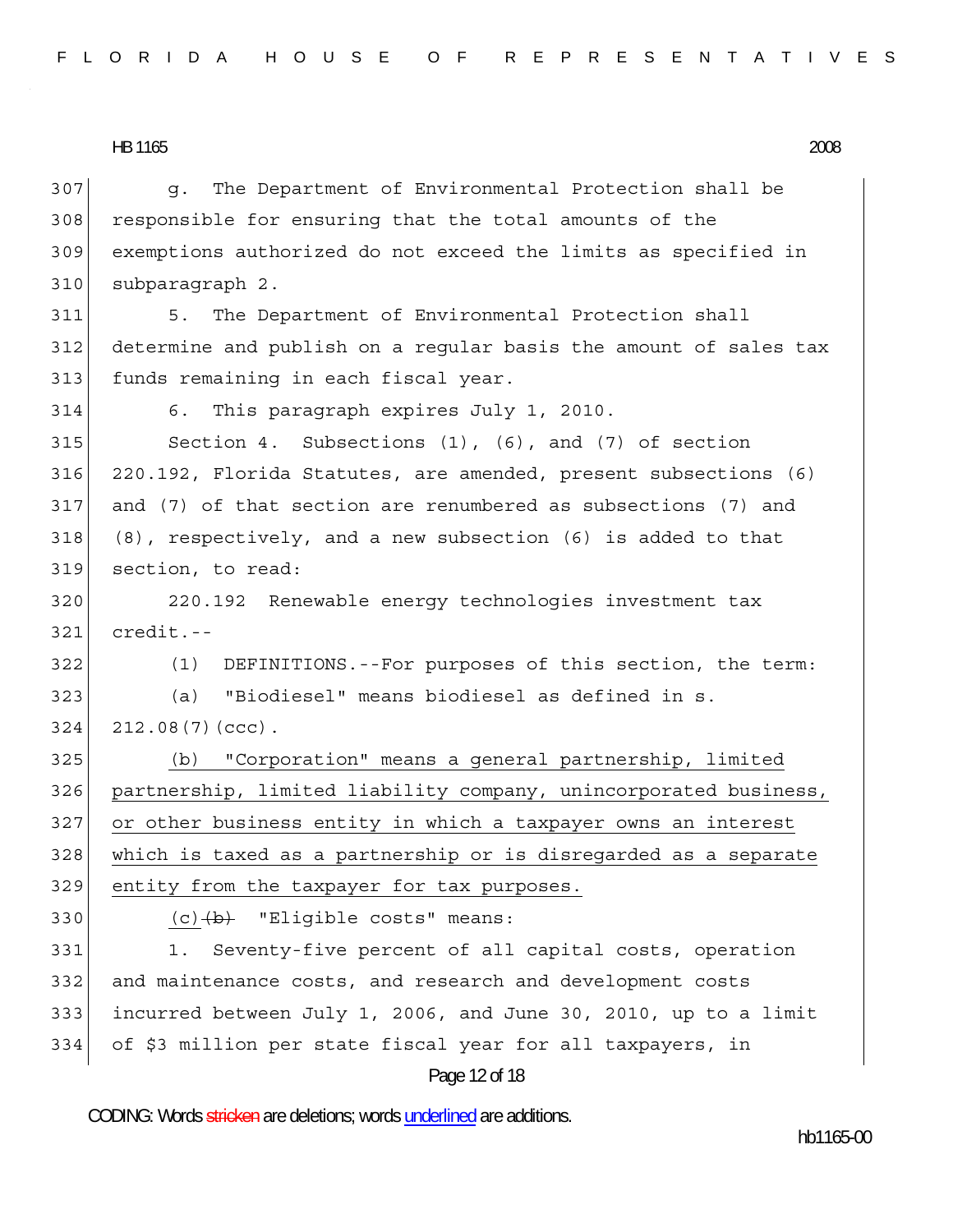335 connection with an investment in hydrogen-powered vehicles and 336 hydrogen vehicle fueling stations in the state, including, but 337 not limited to, the costs of constructing, installing, and 338 equipping such technologies in the state.

339 2. Seventy-five percent of all capital costs, operation 340 and maintenance costs, and research and development costs 341 incurred between July 1, 2006, and June 30, 2010, up to a limit 342 of \$1.5 million per state fiscal year for all taxpayers, and 343 limited to a maximum of \$12,000 per fuel cell, in connection 344 with an investment in commercial stationary hydrogen fuel cells 345 in the state, including, but not limited to, the costs of 346 constructing, installing, and equipping such technologies in the 347 state.

348 348 3. Seventy-five percent of all capital costs, operation 349 and maintenance costs, and research and development costs 350 incurred between July 1, 2006, and June 30, 2010, up to a limit 351 of \$6.5 million per state fiscal year for all taxpayers, in 352 connection with an investment in the production, storage, and 353 distribution of biodiesel (B10-B100), renewable fuels, and 354 ethanol (E10-E100) in the state, including the costs of 355 constructing, installing, and equipping such technologies in the 356 state. Gasoline fueling station pump retrofits for ethanol (E10- 357 E100) distribution qualify as an eligible cost under this 358 subparagraph.

359  $(d)$  (d)  $\left(e\right)$  "Ethanol" means ethanol as defined in s.  $360$   $212.08(7)(ccc)$ .

361  $(e)$   $(d)$  "Hydrogen fuel cell" means hydrogen fuel cell as 362 defined in s. 212.08(7)(ccc).

#### Page 13 of 18

CODING: Words stricken are deletions; words underlined are additions.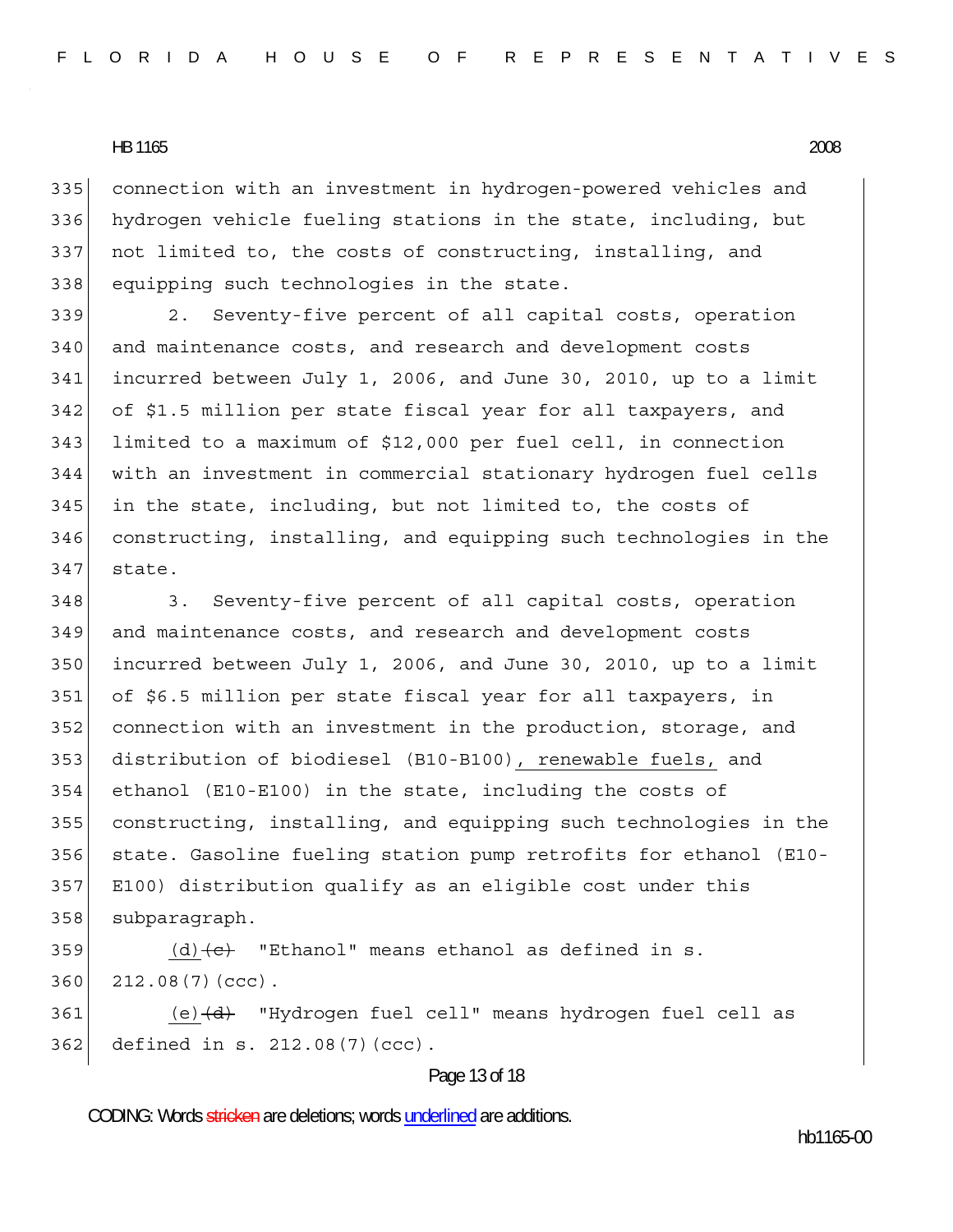363 (f) "Renewable fuel" means renewable fuel as defined in s.  $364$   $212.08(7)(ccc)$ . 365 (6) TRANSFERABILITY OF CREDIT.-- 366 (a) Any corporation and any subsequent transferee who 367 receives the tax credit may transfer such tax credit, in whole 368 or in part, to any taxpayer by written agreement without 369 transferring any ownership interest in the property generating 370 the tax credit or any interest in the entity that owns the 371 property. Transferees are entitled to apply the credit against 372 the tax, which has the same effect as if the transferee had 373 incurred the eligible costs. 374 (b) To complete the transfer, the transferor shall send a 375 written statement to the Department of Revenue as notice of the 376 assignor's intent to transfer the tax credit to the assignee. 377 The written statement must include the date the transfer is 378 effective; the assignee's name, address, federal taxpayer 379 identification number, and tax period; and the amount of tax 380 credit to be transferred. The Department of Revenue shall issue, 381 upon receipt of such statement, a certificate to the assignee 382 reflecting the tax credit amounts transferred. The assignee 383 shall attach a copy of the certificate to each tax return in 384 which the tax credit is used. 385 (c) If a tax credit is derived from an entity that is a 386 corporation as defined in subsection (1) but is not transferred 387 by such entity to a taxpayer pursuant to this subsection, the 388 tax credit must be passed through to a taxpayer designated as a 389 partner, member, or owner, respectively, in a manner agreed to 390 by such person, regardless of whether any portion of the federal

# Page 14 of 18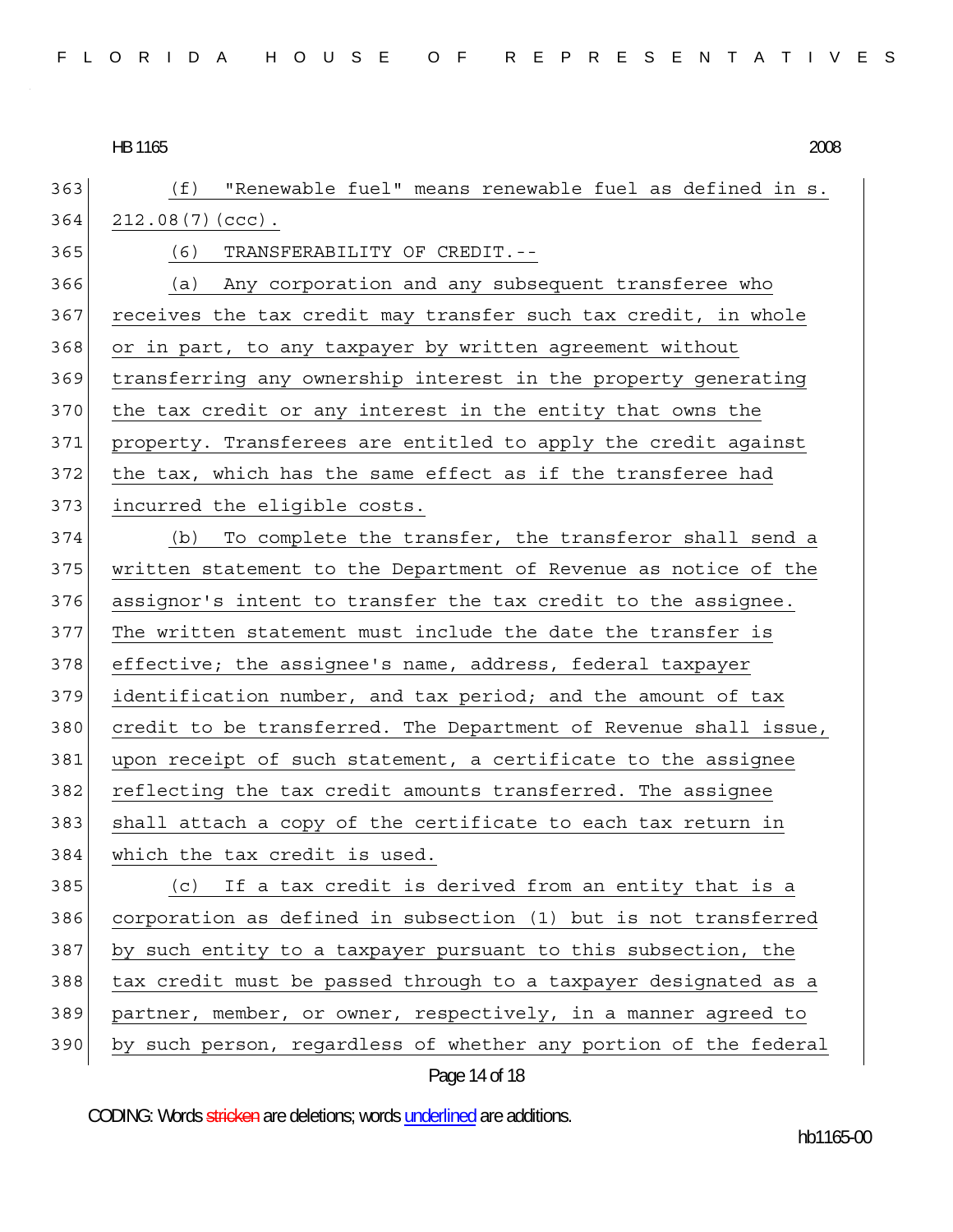391 energy tax credit relating to eligible costs is allocated to 392 such person. 393  $(7)$   $(6)$  RULES.--The Department of Revenue shall have the 394 authority to adopt rules relating to: 395 (a) The forms required to claim a tax credit under this 396 section, the requirements and basis for establishing an 397 entitlement to a credit, and the examination and audit 398 procedures required to administer this section. 399 (b) The implementation and administration of a transfer of 400 a tax credit, including the forms, reporting requirements, and 401 the specific procedures, guidelines, and requirements necessary 402 to transfer the tax credit. 403 (c) The implementation and administration of a pass 404 through of a tax credit to an owner, member, or partner, 405 including the forms, reporting requirements, and the specific 406 procedures, guidelines, and requirements necessary for the pass 407 through of credit. 408  $(8)$   $\left(7\right)$  PUBLICATION.--The Department of Environmental 409 Protection shall determine and publish on a regular basis the 410 amount of available tax credits remaining in each fiscal year. 411 Section 5. Paragraph (f) is added to subsection (2) and 412 paragraph  $(i)$  is added to subsection  $(3)$  of section 220.193, 413 Florida Statutes, to read: 414 220.193 Florida renewable energy production credit.-- 415 (2) As used in this section, the term: 416 (f) "Sale" or "sold" means the use of electricity by the 417 producer of such electricity which decreases the amount of 418 electricity that the producer would otherwise have to purchase.

## Page 15 of 18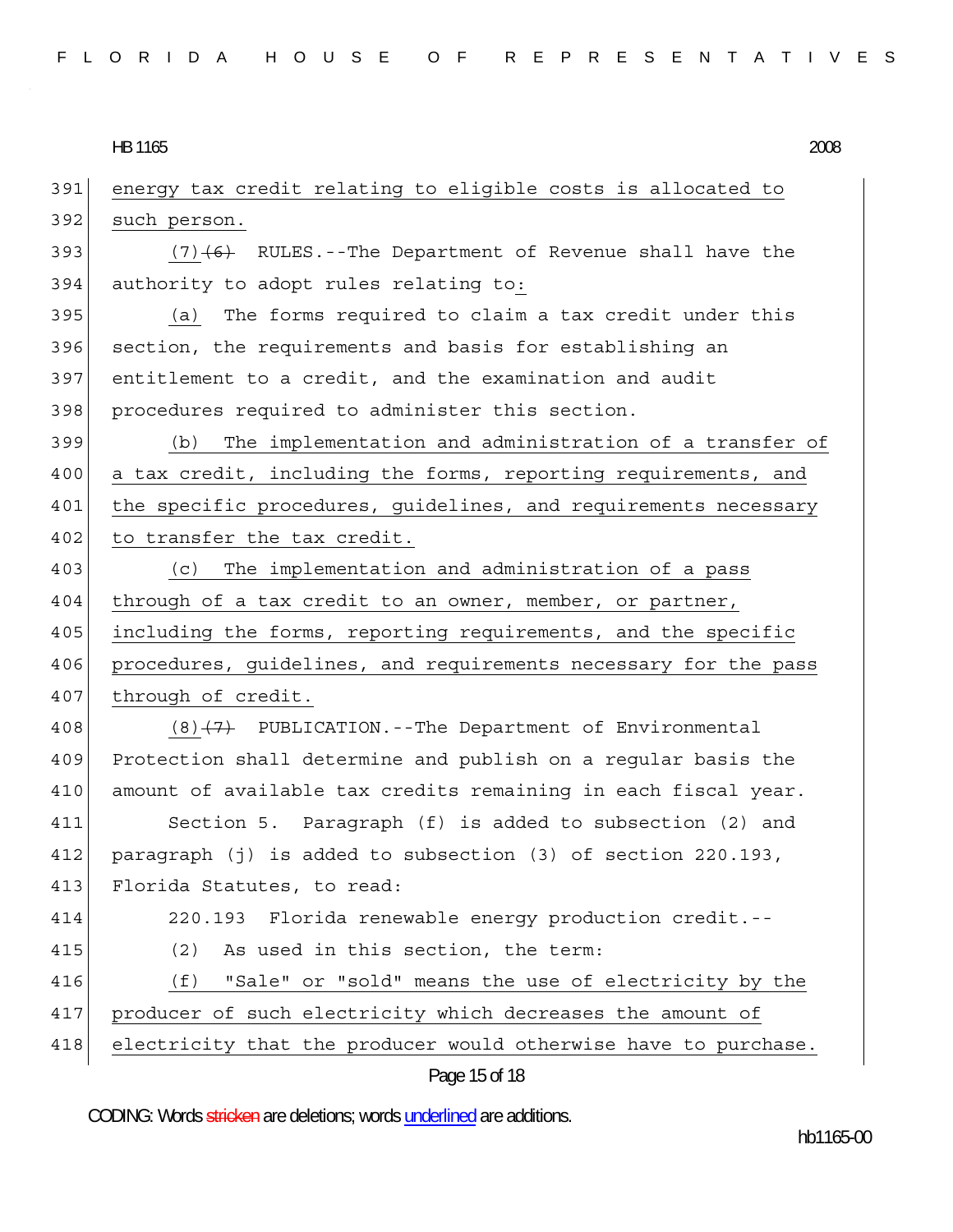| 419 | An annual credit against the tax imposed by this<br>(3)         |
|-----|-----------------------------------------------------------------|
| 420 | section shall be allowed to a taxpayer, based on the taxpayer's |
| 421 | production and sale of electricity from a new or expanded       |
| 422 | Florida renewable energy facility. For a new facility, the      |
| 423 | credit shall be based on the taxpayer's sale of the facility's  |
| 424 | entire electrical production. For an expanded facility, the     |
| 425 | credit shall be based on the increases in the facility's        |
| 426 | electrical production that are achieved after May 1, 2006.      |
| 427 | (j) A taxpayer's use of the credit granted pursuant to          |
| 428 | this section does not reduce the amount of any credit available |
| 429 | to such taxpayer under s. 220.186.                              |
| 430 | Section 6. Section 52 of chapter 2007-73, Laws of Florida,      |
| 431 | is repealed.                                                    |
| 432 | Section 7. Paragraph (c) is added to subsection (2) of          |
| 433 | section 377.806, Florida Statutes, paragraph (b) of subsection  |
| 434 | (3) and subsection (7) of that section are amended, present     |
| 435 | subsections (6) and (7) of that section are renumbered as       |
| 436 | subsections (7) and (8), respectively, and a new subsection (6) |
| 437 | is added to that section, to read:                              |
| 438 | 377.806 Solar Energy System Incentives Program.--               |
| 439 | SOLAR PHOTOVOLTAIC SYSTEM INCENTIVE.--<br>(2)                   |
| 440 | Application.--To be eligible to receive a rebate,<br>(c)        |
| 441 | applicants shall file a preapplication form with the department |
| 442 | which demonstrates that the planned system will meet the        |
| 443 | applicable requirements of this section. The department shall   |
| 444 | review the preapplication to determine if it complies with the  |
| 445 | requirements of this section, notify the applicant within 30    |
| 446 | days after receipt of the preapplication that it has been       |
|     | Page 16 of 18                                                   |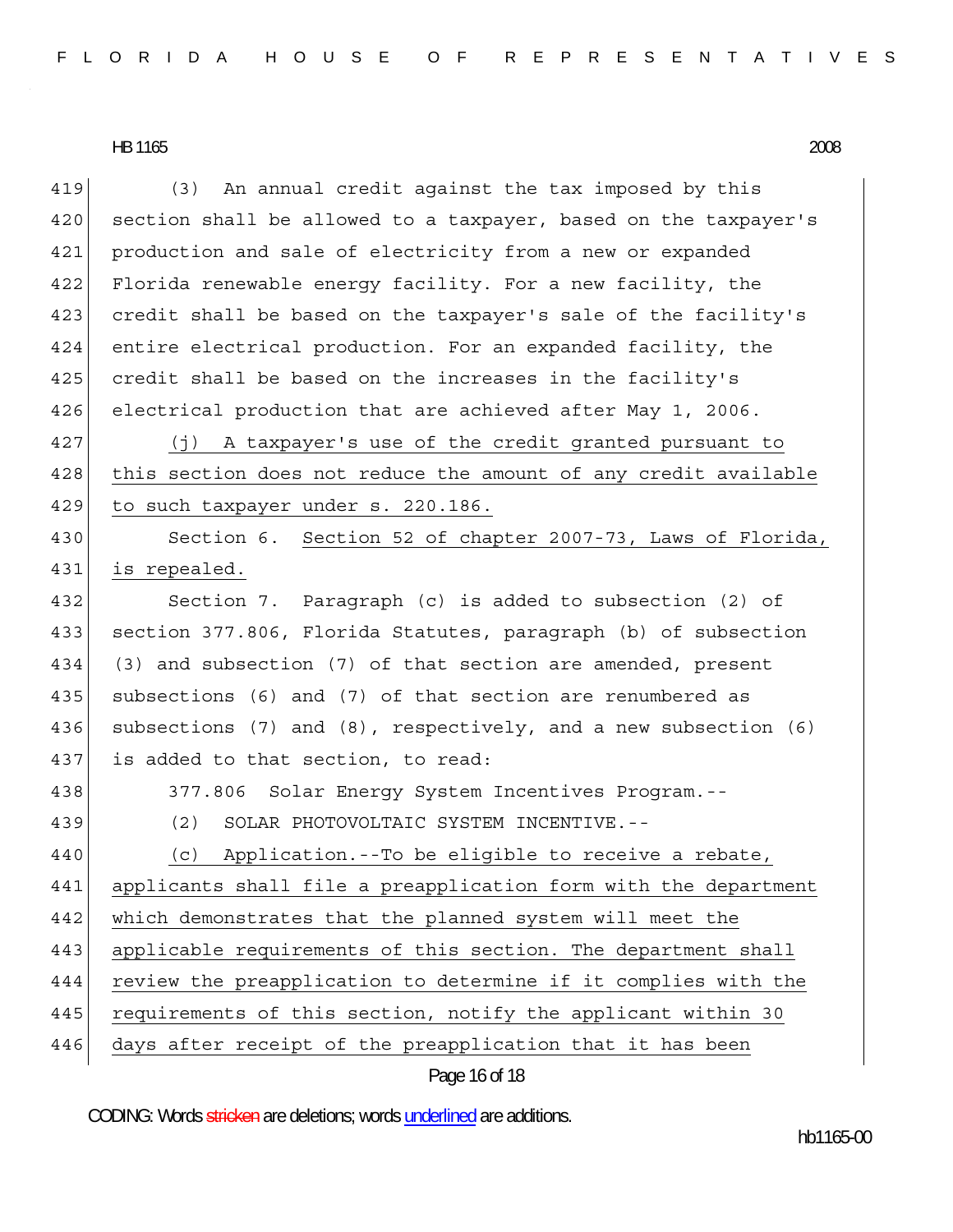|  |  |  |  |  |  |  |  |  |  |  |  | FLORIDA HOUSE OF REPRESENTATIVES |  |  |  |  |  |  |  |  |  |  |  |  |  |  |  |  |  |
|--|--|--|--|--|--|--|--|--|--|--|--|----------------------------------|--|--|--|--|--|--|--|--|--|--|--|--|--|--|--|--|--|
|--|--|--|--|--|--|--|--|--|--|--|--|----------------------------------|--|--|--|--|--|--|--|--|--|--|--|--|--|--|--|--|--|

HB 1165 HB 1165 2008

| 447 | received and meets such requirements, and reserve funding for       |
|-----|---------------------------------------------------------------------|
| 448 | the preapplication for up to 90 days after the date on which the    |
| 449 | notice is issued to the applicant. Within 90 days after the         |
| 450 | purchase of the solar photovoltaic system, the applicant shall      |
| 451 | submit a separate application for a rebate payment to the           |
| 452 | department.                                                         |
| 453 | SOLAR THERMAL SYSTEM INCENTIVE.--<br>(3)                            |
| 454 | Rebate amounts.--Authorized rebates for installation<br>(b)         |
| 455 | of solar thermal systems shall be as follows:                       |
| 456 | Five hundred dollars for a residence.<br>1.                         |
| 457 | Fifteen dollars per 1,000 Btu up to a maximum of \$5,000<br>2.      |
| 458 | for a place of business, a publicly owned or operated facility,     |
| 459 | or a facility owned or operated by a private, not-for-profit        |
| 460 | organization, including condominiums or apartment buildings. Btu    |
| 461 | must be verified by approved metering equipment.                    |
| 462 | LIMITATION.--Rebates are limited to one type of system<br>(6)       |
| 463 | per resident per fiscal year.                                       |
| 464 | $(7)$ $(6)$ REBATE AVAILABILITY. --The department shall             |
| 465 | determine and publish on a regular basis the amount of rebate       |
| 466 | funds remaining in each fiscal year. The total dollar amount of     |
| 467 | all rebates issued by the department is subject to the total        |
| 468 | amount of appropriations in any fiscal year for this program.<br>Ιf |
| 469 | funds are insufficient during the current fiscal year, any          |
| 470 | requests for rebates received during that fiscal year may be        |
| 471 | processed during the following fiscal year. Requests for rebates    |
| 472 | received in a fiscal year that are processed during the             |
| 473 | following fiscal year shall be given priority over requests for     |
| 474 | rebates received during the following fiscal year.                  |
|     | Page 17 of 18                                                       |